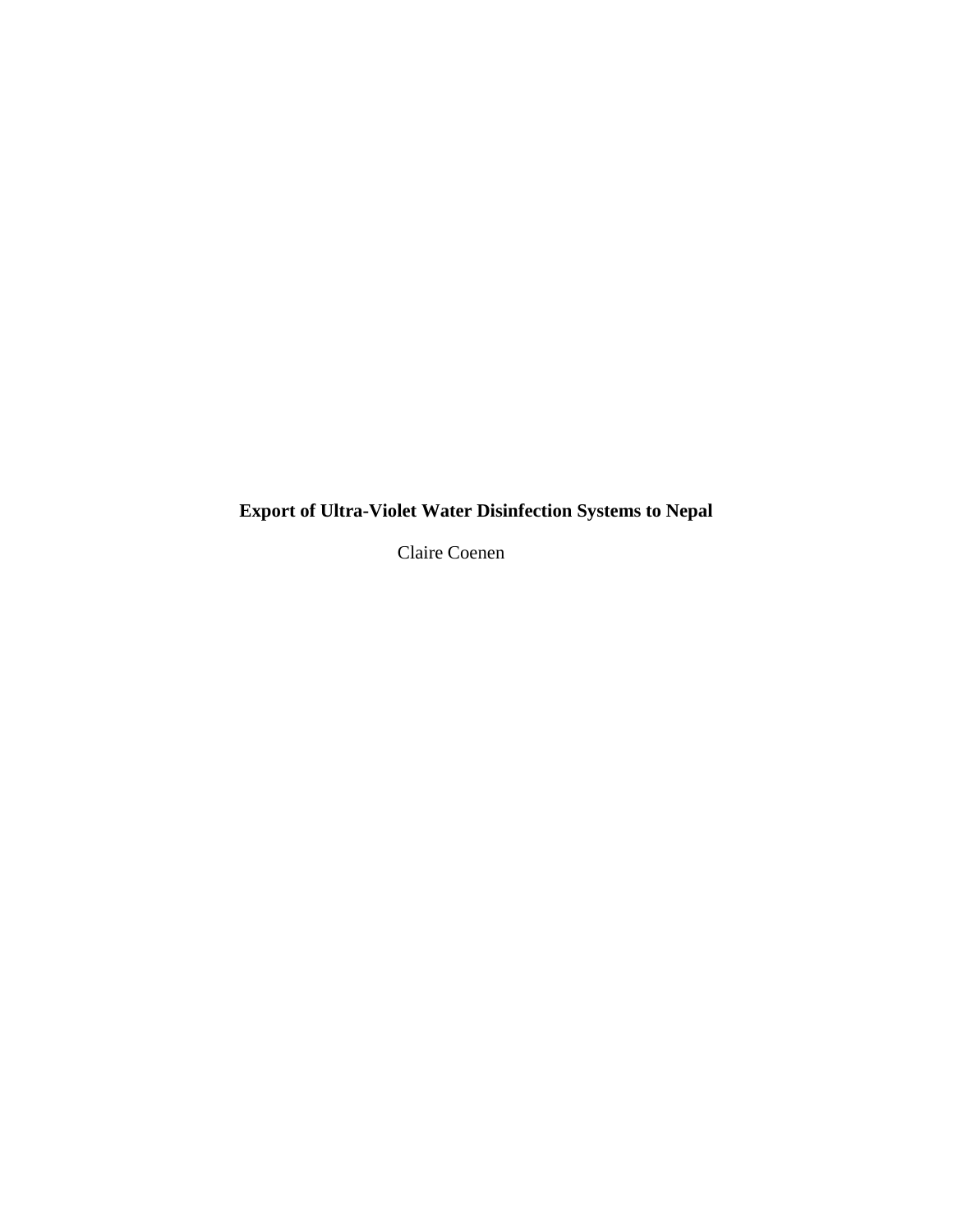### **INTRODUCTION:**

In Nepal, like many other developing countries, water quality is an issue as it is easily contaminated with feces, chemicals, and runoffs, so it is a priority to governments to support projects that improve crucial aspects of life, like water quality (Gadgil, 1998). In Nepal, water contamination by arsenic, bacteria, protozoa, parasites, and viruses are main concerns as they are the most common (Gadgil, 1998). The product researched is an ultra-violet water disinfection system, made in Guelph, Ontario by Viqua (Viqua, 2016). This paper will outline the need for water disinfection in developing countries, such as Nepal and what is currently used, specifics about the product and how it will help the Nepalese, the benefit to Canada, and a final recommendation on if this product would be practical to export to Nepal.

# **OVERVIEW OF AGRICULTURE IN NEPAL:**

Nepal is a small landlocked, mountainous country bordered by China and India (Government of Nepal , 2016). Nepal is split into three regions: mountain, valley and terai based upon their climate and altitude (Government of Nepal , 2016). Nepal is one of the poorest, least developed counties globally with agriculture supporting the economy (Rventures , n.d.), yet agriculture is minimally developed and there is much room for increased efficiency (Bhatta, Ishida , Taniguchi, & Sharma, 2008) as about a quarter of the population is living below the poverty line (Rventures , n.d.). The existing agriculture in Nepal is primarily subsistence agriculture, meaning that families only produce enough for themselves and produce little or none as a cash crop to sell (Maharjan & Joshi, 2012).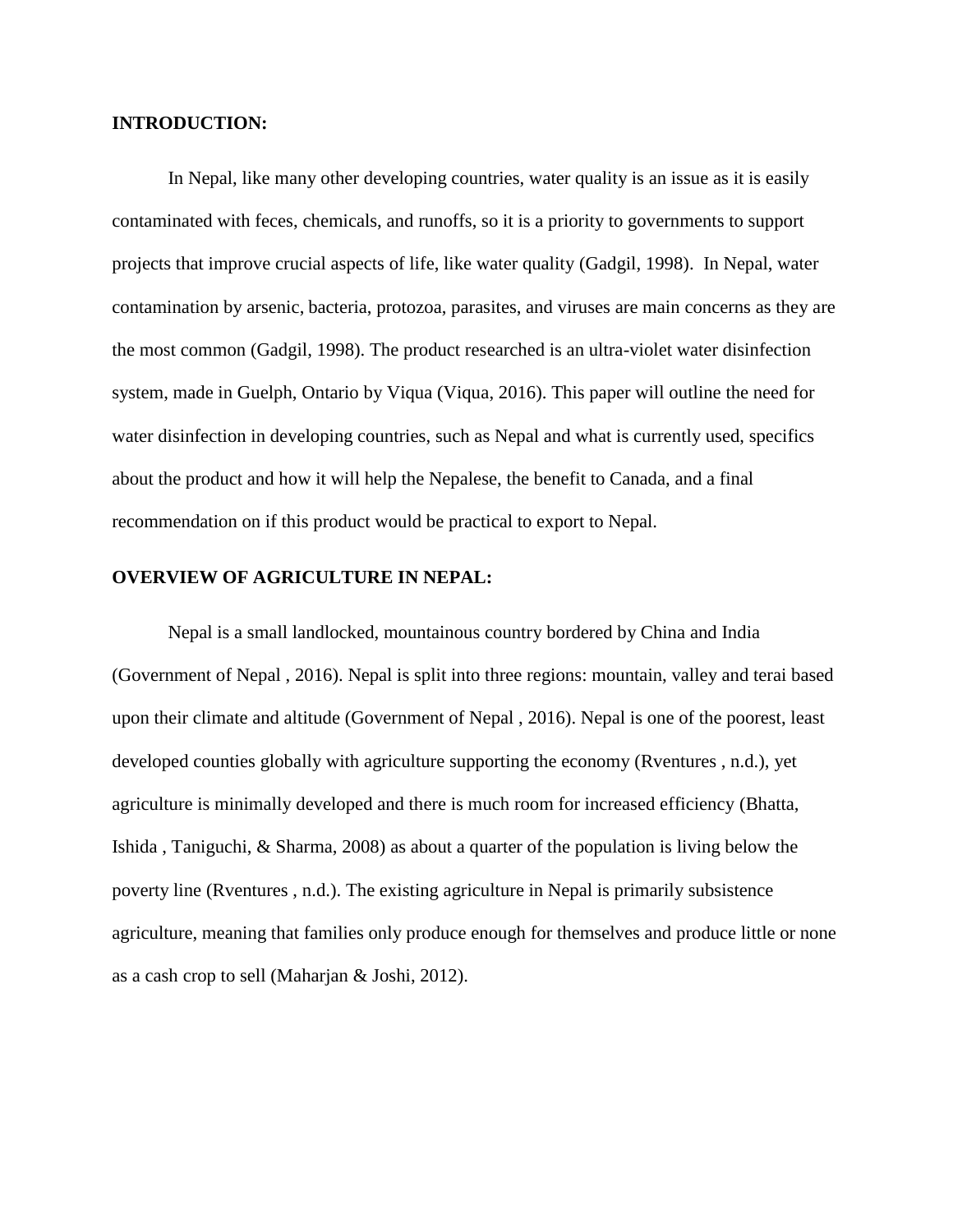### **DRINKING WATER QUALITY IN NEPAL:**

Drinking water quality in some developing countries can be compromised by bacteria, protozoa, parasites, viruses, chemicals, and minerals due to contamination by human and animal waste, minerals in the soil and rock as well as chemical leaching or runoff (Gadgil, 1998). Some of these bacteria, protozoa, parasites, and viruses cause diarrheal diseases, which after multiple infections can cause stunted growth in children. This can also lead to significant economic loss for adults due to missed work and results in a decrease in good nutrition available for children (Gadgil, 1998). To test for fecal contamination, indicator species are used to determine the origin. *Escherichia coli* is the most common indicator species for feces and in many countries feces are a main source of contamination due to a lack of proper disposal of human and animal waste (Gadgil, 1998).

Changes in climate have the potential to increase the incidence of severe weather events, which will put stress on water disinfection practices in Nepal (Gadgil, 1998). Drought causes an increase in concentration of bacteria, protozoa, parasites, and viruses in the water and flooding causes stress on water filtration systems as large amounts of sand and silt can be washed onto water filters clogging them (Gadgil, 1998). There is also an increase in salinity of ground water in some developing countries due to the fact that the volume of water being drawn from ground water sources exceeds the rate at which it can be replenished (Gadgil, 1998). All of these circumstances combined make an ideal environment for change but, in the efforts to increase water quality in developing countries, the goal is to decrease the incidence of bacteria, protozoa, parasites, and viruses in the water, not eliminate the contamination (Gadgil, 1998). This provides less risk for people drinking the water as pathogens have different minimum infectious doses (Gadgil, 1998). The minimum infectious dose varies depending upon the pathogen and indicates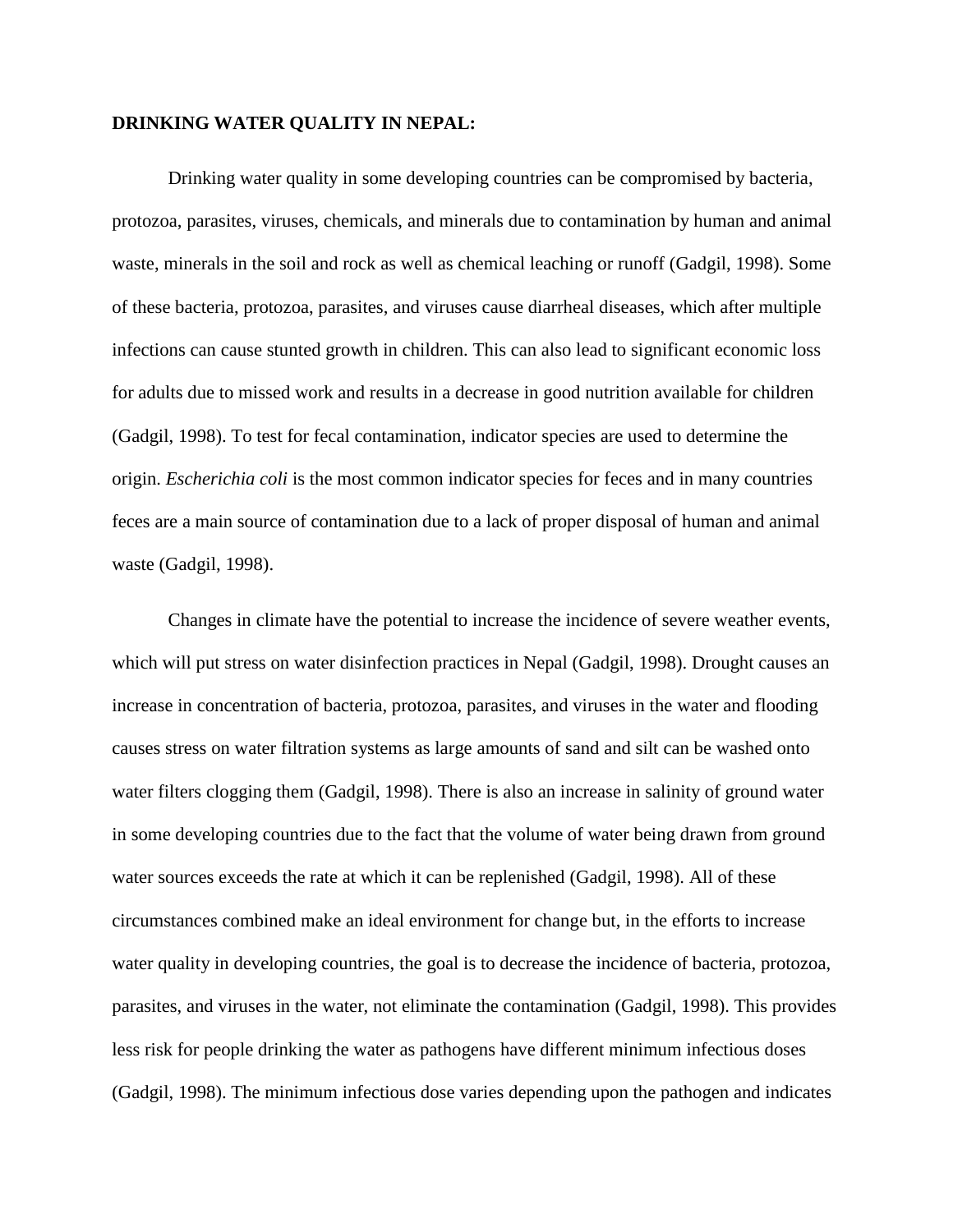how much of a bacteria, protozoa, parasite, or virus needs to be ingested to make the illness take effect (Gadgil, 1998).

In Nepal specifically, about 90% of drinking water in the lowland Terai region is from shallow tube wells (as seen in Figure 1) that have been built in the last 20 years to provide improved access to water at a lower cost; about 60% of these wells are contaminated microbially as well as about 3% being contaminated with arsenic (Shrestha, Ngai, Dangol, Maharjan, & Murcott, 2007). This is due to poor drilling techniques, poor



[Well types]. (n.d.). Retrieved November 28, 2016, from http://users.physics.harvard.edu/~wilson/arsenic/conferences/Fer oze\_Ahmed/Sec\_2.htm

sanitation, and in the case of arsenic a surplus in arsenic found in the soils in that region (Shrestha, Ngai, Dangol, Maharjan, & Murcott, 2007). To combat this, the Nepalese government has promoted the installation of *Kanchan* <sup>*TM*</sup> Arsenic Filters, which are slow sand filters and are easily produced for a small expense by the Nepalese (Ngai, Shrestha, Dangol, Maharjan , & Murcott, 2007).

### **PRODUCTS AND METHODS TO IMPROVE DRINKING WATER QUALITY:**

### CHLORINATION

Chlorination is the most common form of water disinfection globally and can effectively in kill bacteria, microorganisms, viruses, and protozoa as well as leaving a residual disinfecting effect on the water as it is not removed (Gadgil, 1998). This system becomes less useful as the concentration of contaminant increases as more chlorine is needed and in turn more wait time is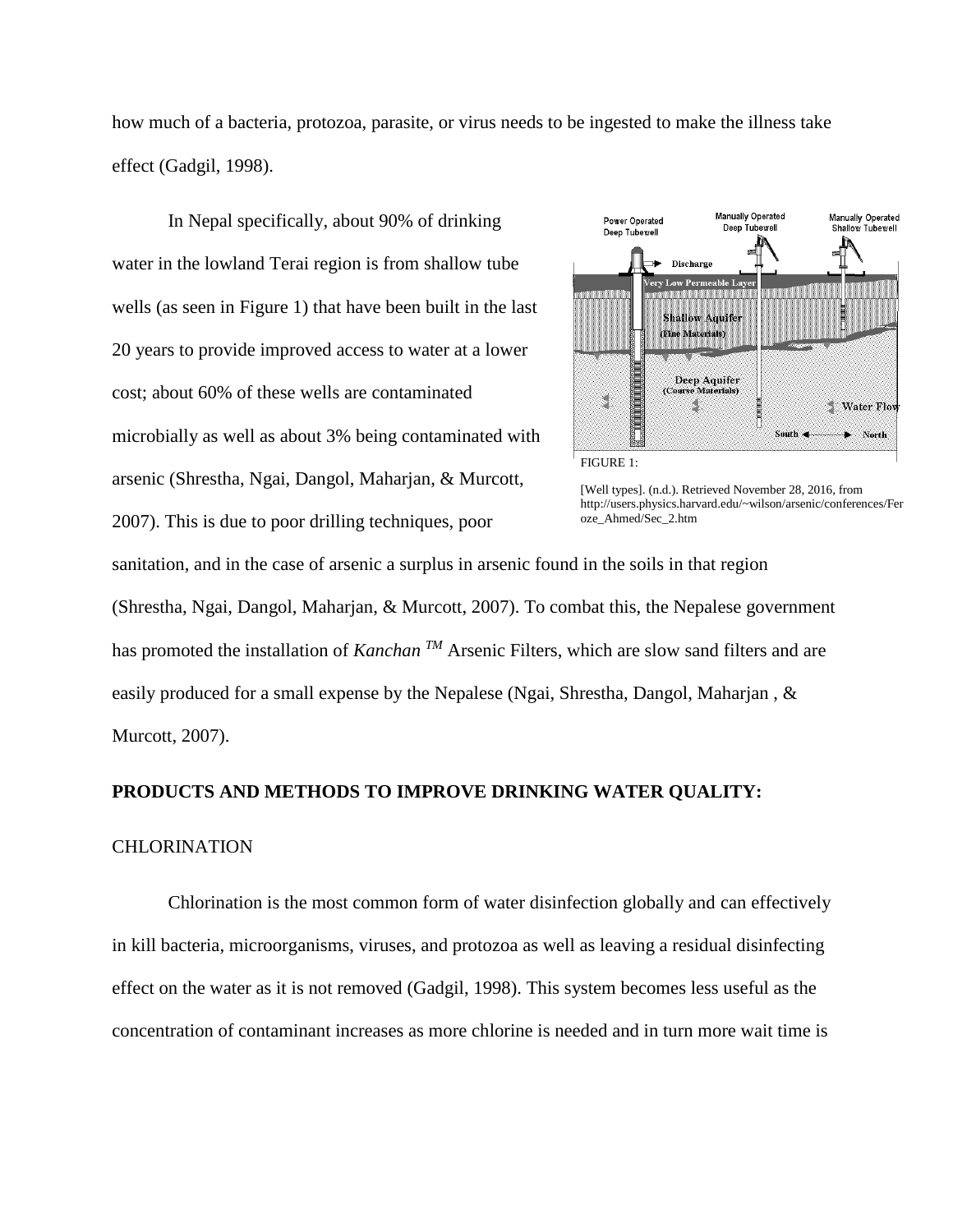needed for the water to be safe to drink; another drawback is that there is residual taste left in the disinfected water which is undesirable (Gadgil, 1998).

### SLOW SAND FILTER

Slow sand filters (as seen in Figure 2) filter water to reduce the concentration of bacteria, microorganisms and viruses with a layer in the filter called the smutzdecke, which is a layer of bacteria, protozoa, amoebae, Crustacea and other small organisms which encourage microorganism predation (Gadgil, 1998). Slow sand filters work better than rapid sand filters as the water is drinkable once filtered and the filters are more simple to operate (Gadgil, 1998).



Overflow

ᅩ

Rapid Water Disinfection System [Digital image]. (1997). Retrieved November 28, 2016, from http://oasisdesign.net/water/treatment/slowsandfilter.htm

### RAPID SAND FILTER

Rapid sand filters (Figure 3) are used primarily to remove the suspended solids from the raw water but can also reduce microorganism count; they do not disinfect water thoroughly enough to be used for drinking water and are therefore used primarily to prepare water for other forms of disinfection such as ultraviolet or chlorine (Gadgil, 1998).



Rapid Sand Filtration [Digital image]. (2012, February 21). Retrieved November 28, 2016, from Rapid Sand Filtration

# SOLAR WATER DISINFECTION

In solar water disinfection, raw water is put into clear polyethylene terephthalate (PET) bottles and left in the sun for at least 6 hours to kill microbes in the water (Schmid , Kohler ,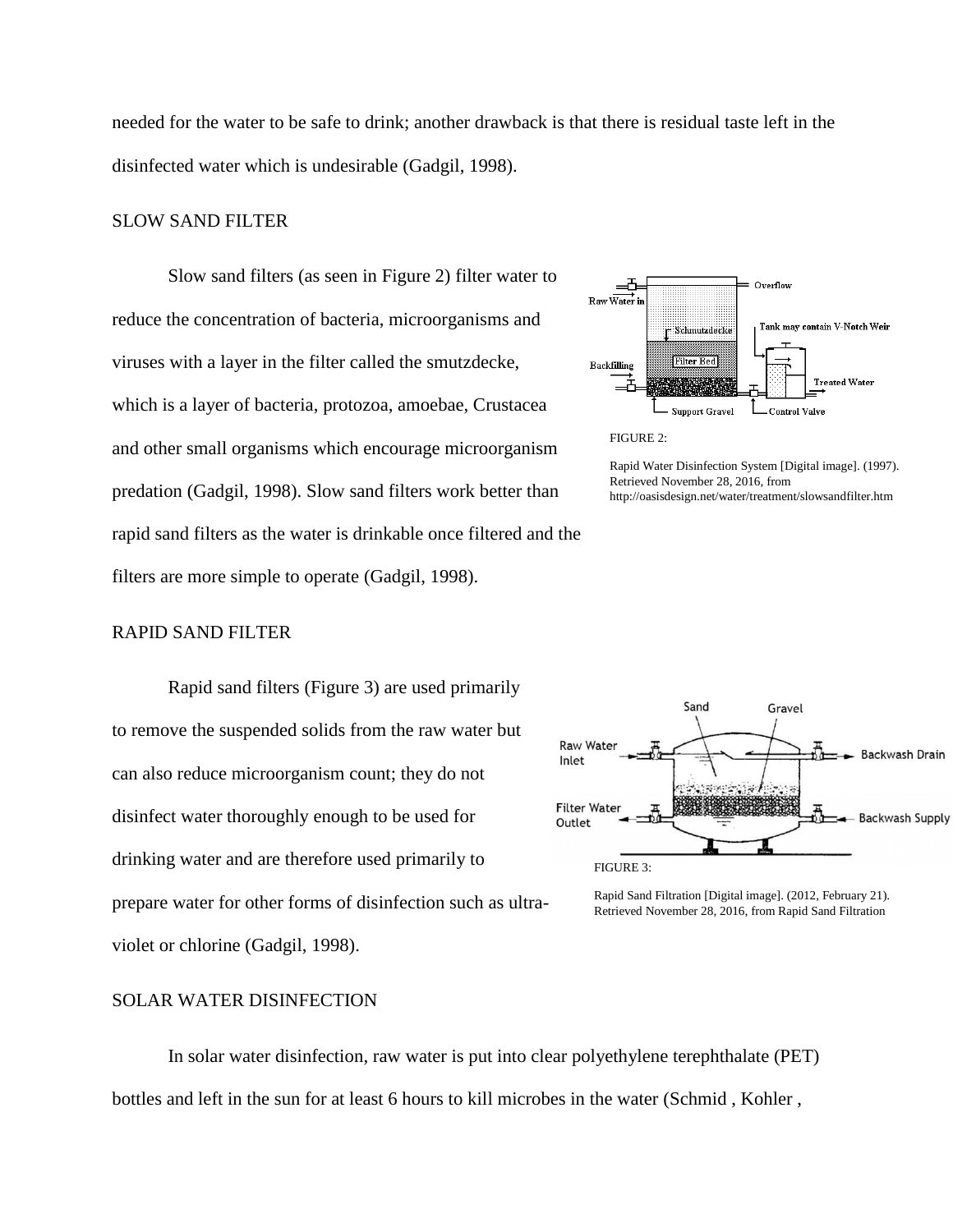Meierhofer , Luzi , & Wegelin , 2008). Solar water disinfection is used as a replacement to boiling water, which is a common practice in many developed countries when there is possible water contamination, because of the health risk associated with inhalation of smoke and the added cost of firewood (Schmid , Kohler , Meierhofer , Luzi , & Wegelin , 2008). Although there is some concern of chemical leaching of the bottles into the water in direct sunlight and therefore causing chemical contamination (Schmid , Kohler , Meierhofer , Luzi , & Wegelin , 2008).

### ULTRA-VIOLET WATER DISINFECTION

An ultra-violet water disinfection system works by causing severe damage to the DNA of the microorganisms living in the water by preventing DNA replication, using light at a wavelength of 240 to 280nm (most effective at 260) (Gadgil, 1998). The disadvantage with UV water disinfection is that the water must not have too many suspended solids otherwise the light will not go through the water and will therefore not be disinfected as thoroughly. This technique of water disinfection is quick (takes only a few seconds), tasteless, and has no risk of overdose as in the case of chemical disinfectants (Gadgil, 1998).

# **ULTRA-VIOLET WATER DISINFECTION SYSTEM FROM VIQUA:**

The product is an ultra-violet water disinfection system from Viqua (as seen in Figure 4). Viqua is a company that manufactures ultraviolet L.E.D. water disinfection systems in Guelph

Ontario, and has been doing so for more than 35 years (Viqua, 2016). The company's goal is to kill microorganisms, protozoa, and bacteria that contaminate water to provide a clean, heathy source of drinking water. Viqua is "the world's largest supplier

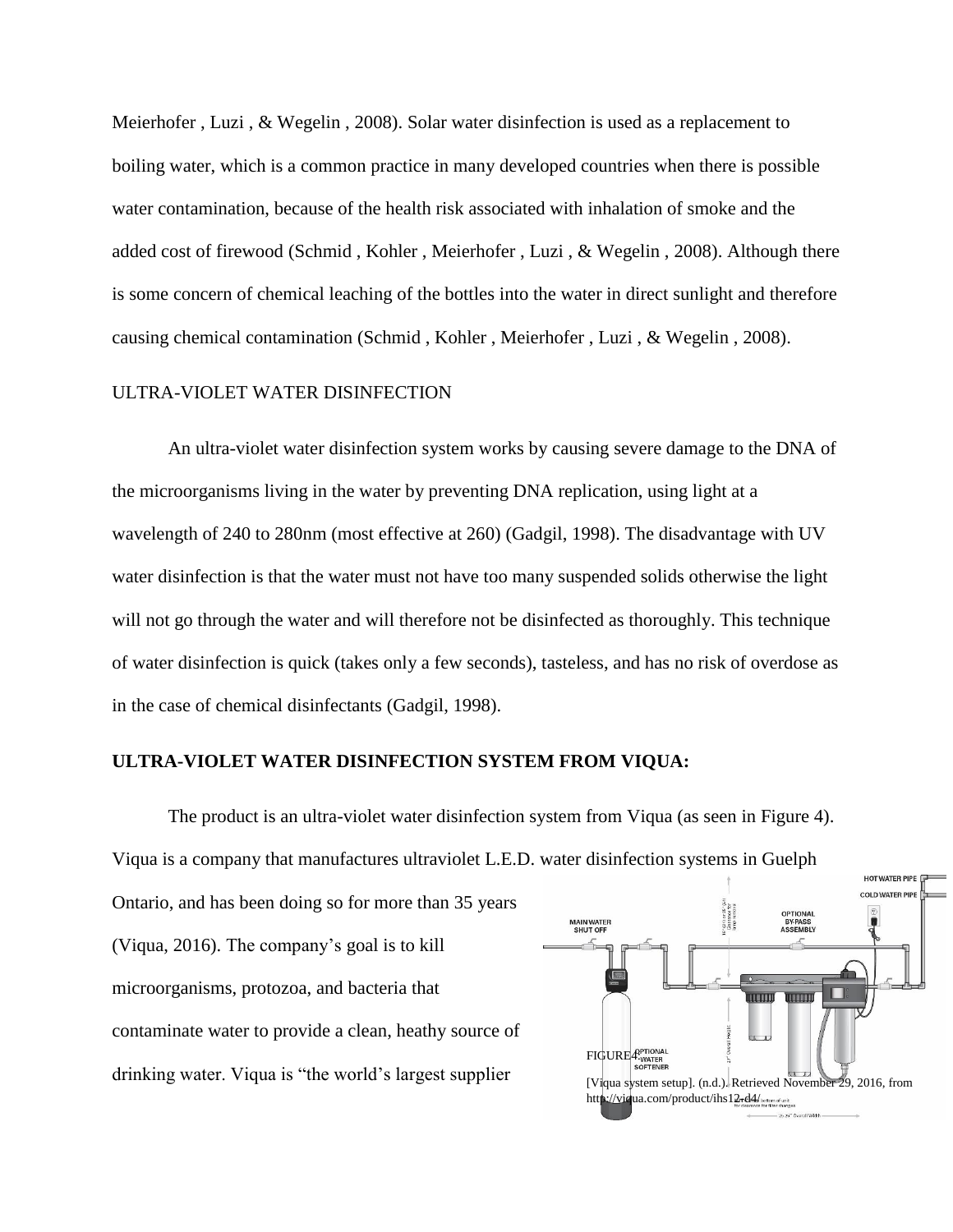of residential and light commercial UV water disinfection systems." (Viqua, 2016). Using LED bulbs instead of the original mercury bulbs to disinfect water has made the systems much more efficient and environmentally friendly (Wurtele, Kolbe, & Jekel, 2011). This new and improved method of UV water disinfection is also cheaper, more compact, more convenient (due to it's minimal warmup time), and the bulbs have longer lifespans than the past models (Wurtele, Kolbe, & Jekel, 2011). The product also requires about as much electricity as a 40-watt light bulb, so it could easily be run by a solar panel if electricity is unavailable (Viqua, 2016).

### **TRANSPORTATION DISTRIBUTION AND COSTS:**

There are different versions of the product available to fit different needs; there are systems available to kill bacteria, reduce turbidity, remove chlorine, and reduce smell as well as many different styles of systems, some that pre-disinfect and some that disinfect on demand (Viqua, 2016). For use in Nepal it would be difficult to gauge what the Nepalese people need and be difficult to choose a system seeing as though it may need to be modified to work on a hand pump and need to be modified to be run with solar panels as electricity may be difficult to access in some places (Viqua, 2016). An all-inclusive system from Viqua that reduces turbidity and cloudiness, chlorine and bacteria and is designated for higher volumes, called the IHS22-E4, the cost is about \$1,495.99 (aquatell, 2016). A less complex system that would require prefiltration is the IHS12-D4, which is designated as a home unit and reduces chlorine and kills bacteria and costs about \$1,125.99 (aquatell, 2016). To ship one unit from the manufacturing plant in Guelph to Kathmandu, Nepal through FedEx, it would cost about \$1330.03 Canadian (FedEx, 2016). This gives the cost to the Nepalese at lowest \$2 456.02- \$2 826.02 which is about 201 018.84- 231 302.37 Nepalese Rupees. there are also replacement parts to take into account, the most important being the bulb, which must be replaced once a year at a cost of \$100-\$140 and the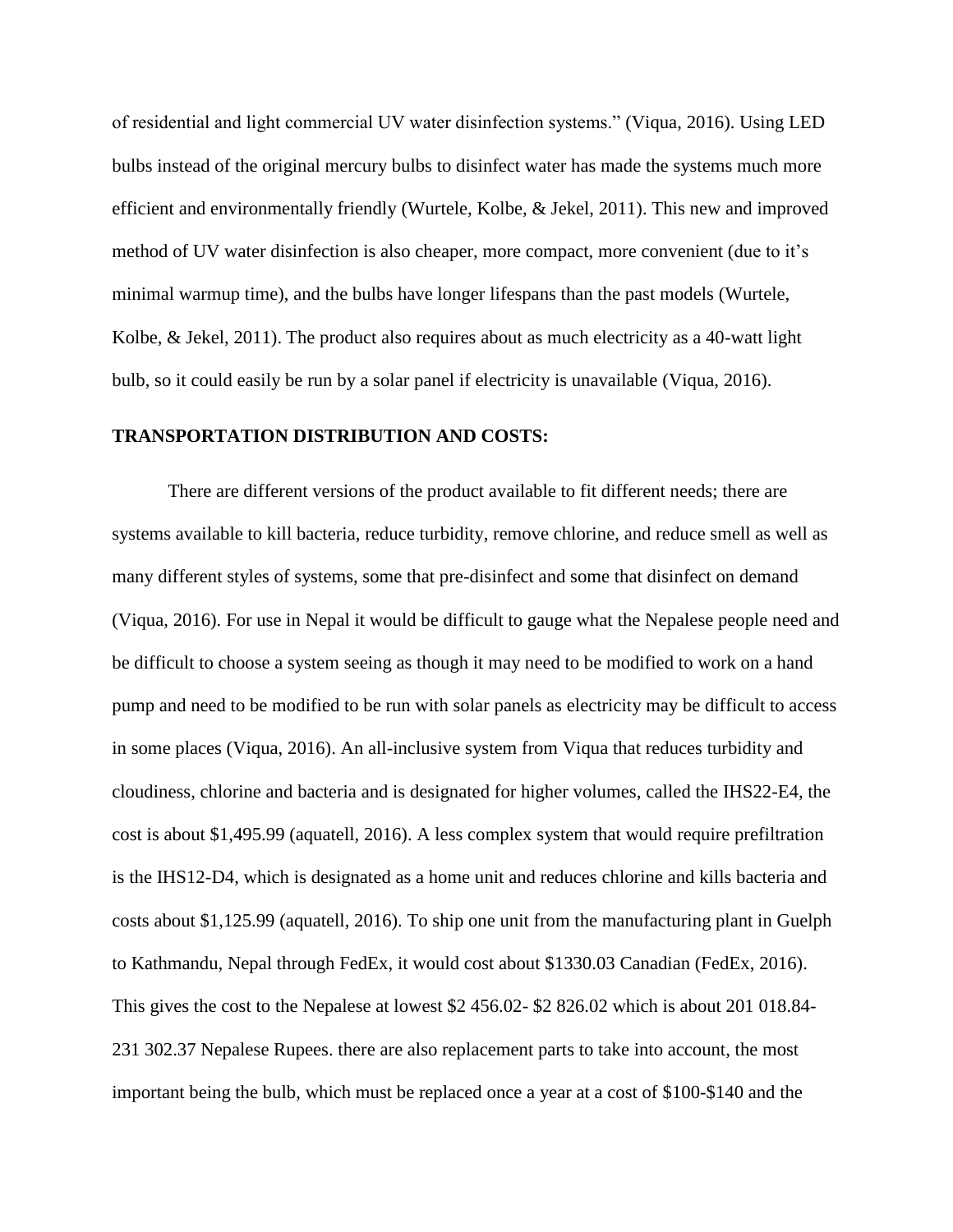quartz sleeve that covers the bulb must be cleaned once a year or as needed and replaced if broken at a cost of about \$54 (Viqua, 2016).

The product could be sold to a variety of hardware wholesalers in Nepal to be distributed such as Akshar International Multipurpose Services Pvt. Ltd, Arun Iron Stores and Suppliers, Bageshwory Enterprises, or Karki and Companies.

#### **BENEFITS TO NEPAL:**

The Nepalese people and people from other developing countries continue to drink water contaminated by water-borne diseases because of drawbacks to improving the water sanitation process such as maintenance, high costs and lack of readily available parts and products (Shrestha, Ngai, Dangol, Maharjan, & Murcott, 2007). This causes the people to be infected with and suffer unnecessarily from water-borne pathogens such as *Escherichia coli, Giardia intestinalis*, and *Cryptosporidium parvum* (Gadgil, 1998)*,* these pathogens can reduce work productivity and increase the number of days of missed school for children which in turn can exacerbate the poverty problem in developing countries such as Nepal (Shrestha, Ngai, Dangol, Maharjan, & Murcott, 2007). This will improve access to safe clean water could improve work productivity and attendance at school which in turn will improve the quality of the workforce and the ability for adults to feed and support their families. In adapting the UV L.E.D. water disinfection system from Viqua, the user would be able to more effectively kill microorganisms, protozoa, and bacteria such as *Escherichia coli, Cryptosporidium,* and *Giardia*  (Hijnen, Beerendonk, & Medema, 2006)*,* which can have serious health effects, such as severe diarrhea, hemorrhagic colitis (bloody diarrhea), kidney failure, and death in the case of *E. coli*  (Pell, 1997)*. Escherichia coli, Cryptosporidium,* and *Giardia* can all be transferred by the drinking of water contaminated by the feces of contaminated animals. *Cryptosporidium,* and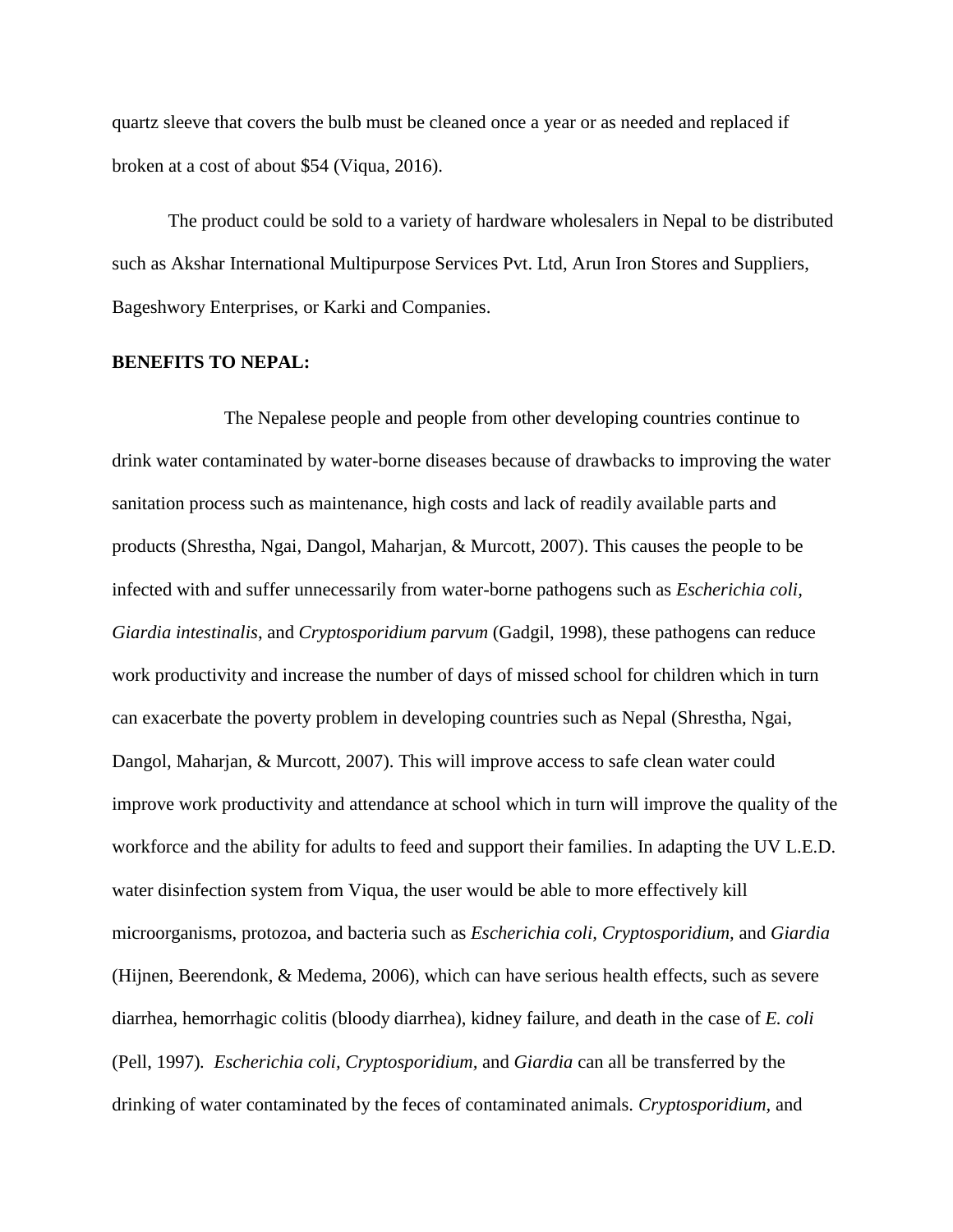*Giardia* are especially difficult to control as there are few treatment options once infected (Pell, 1997).

### BENEFITS TO AGRICULTURE

Women and children do most of the physical labour in countries such as Nepal so improving water quality would improve productivity and in turn the crops as the women and children would be sick less often and would grow better and be stronger to do the hard, physical labour in the fields (Gadgil, 1998). This would also give the Nepalese people more time, money and energy to better feed and support their families (Gadgil, 1998).

### **BENEFITS TO CANADA:**

Seeing as though the manufacturer of Viqua is located right here in Guelph, an increase in demand would also increase the number of people employed by the manufacturer or the number of hours they have available to work. This in turn will help to better support the employees, giving them the ability to pay off debt, afford to buy more locally produced fresh food, and support other businesses in the community. (Central Intelligence Agency, n.d.)

#### EMPLOYMENT IN GUELPH:

The population of the city of Guelph is growing over time but the employment rate is decreasing, exporting a product manufactured in Guelph will help to draw or keep people in the city because of the jobs or increased ours created (statscan , 2016).

### **RECOMMENDATION:**

This product may not be suitable for export to Nepal for a couple of reasons. One of which is that the Viqua system is very expensive as well as it being expensive to transport to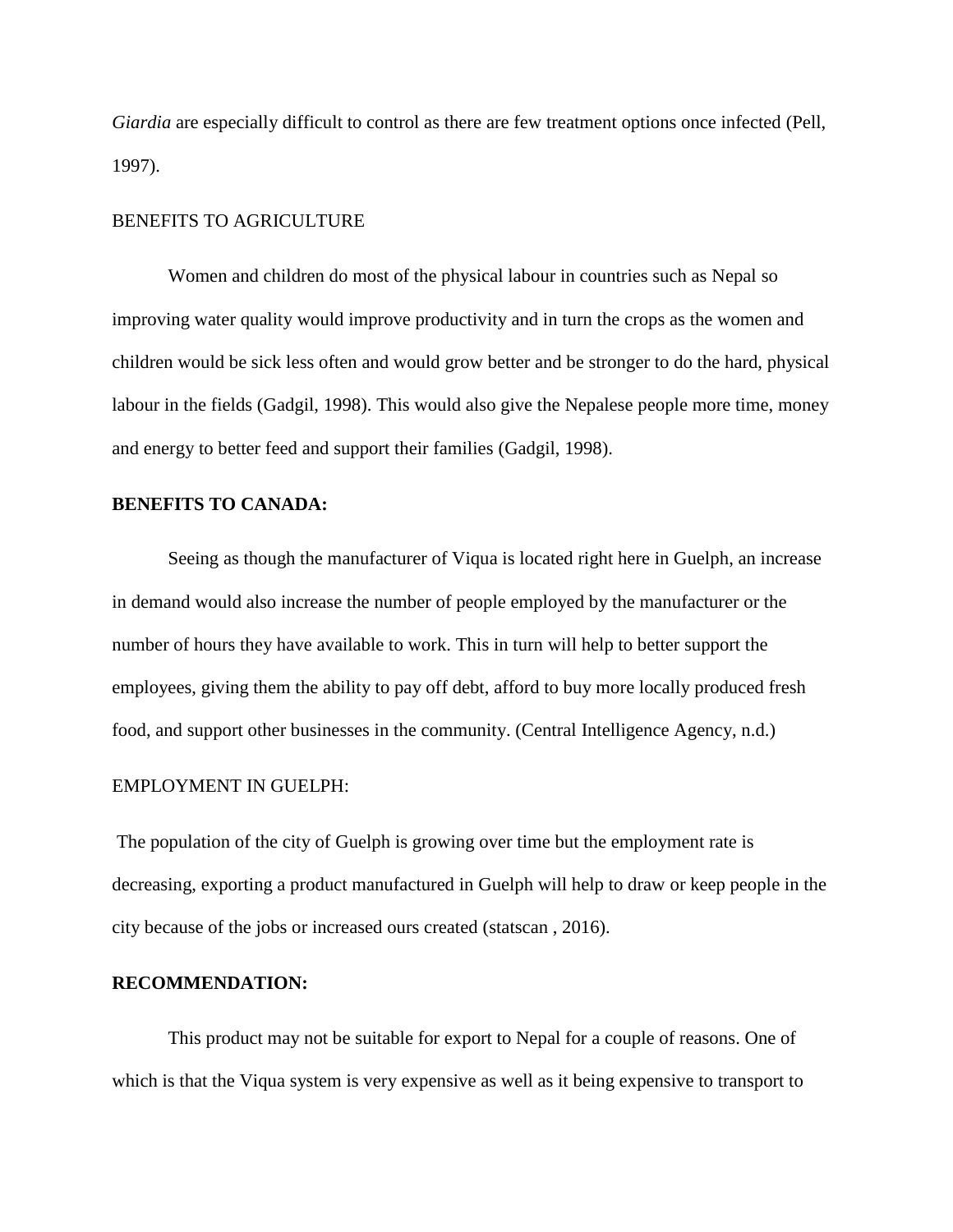Nepal. Seeing as though many of the farms in Nepal are subsistence farms there is little cash crop and therefore little extra money to spend on an expensive water disinfection system no matter how beneficial to the health of the people. Another drawback is that this product is designed to be attached under the sink in a home in a developed nation so adapting the system to work on a hand pump may be difficult as there isn't a consistent flow of water and that the system requires a little electricity to run so that would have to be provided or solar panels must be purchased (Viqua, 2016). Also, the Viqua filters will not remove arsenic from the water which is also a huge problem in Nepal and surrounding countries so the Nepalese people are more likely to choose a water disinfection route that includes the removal of arsenic from the water.

One of the biggest challenges to safe drinking water in developing nations is keeping water clean after it is disinfected (Gadgil, 1998), so it might be more beneficial to the population of Nepal to provide clean tanks to store water or another product that would make storage of water less likely to be contaminated. Nepal already has some water disinfection processes in place as the government supported a project installing *Kanchan Arsenic Filters TM* in the terai region of Nepal (Ngai, Shrestha, Dangol, Maharjan, & Murcott, 2007).

#### **REFERENCES:**

aquatell. (2016). *Viqua IHS22-E4 UV System*. Retrieved from aquatell: http://www.aquatell.ca/products/viqua-ihs22-e4-uv-system

Bhatta, K. P., Ishida , A., Taniguchi, K., & Sharma, R. (2008). Whose Extention Matters? Role of Governmental and non-Governmental Agricultural Extention on the Technical Effciency of Rural Nepalese Farms . *Journal of South Asian Development* , 269-295.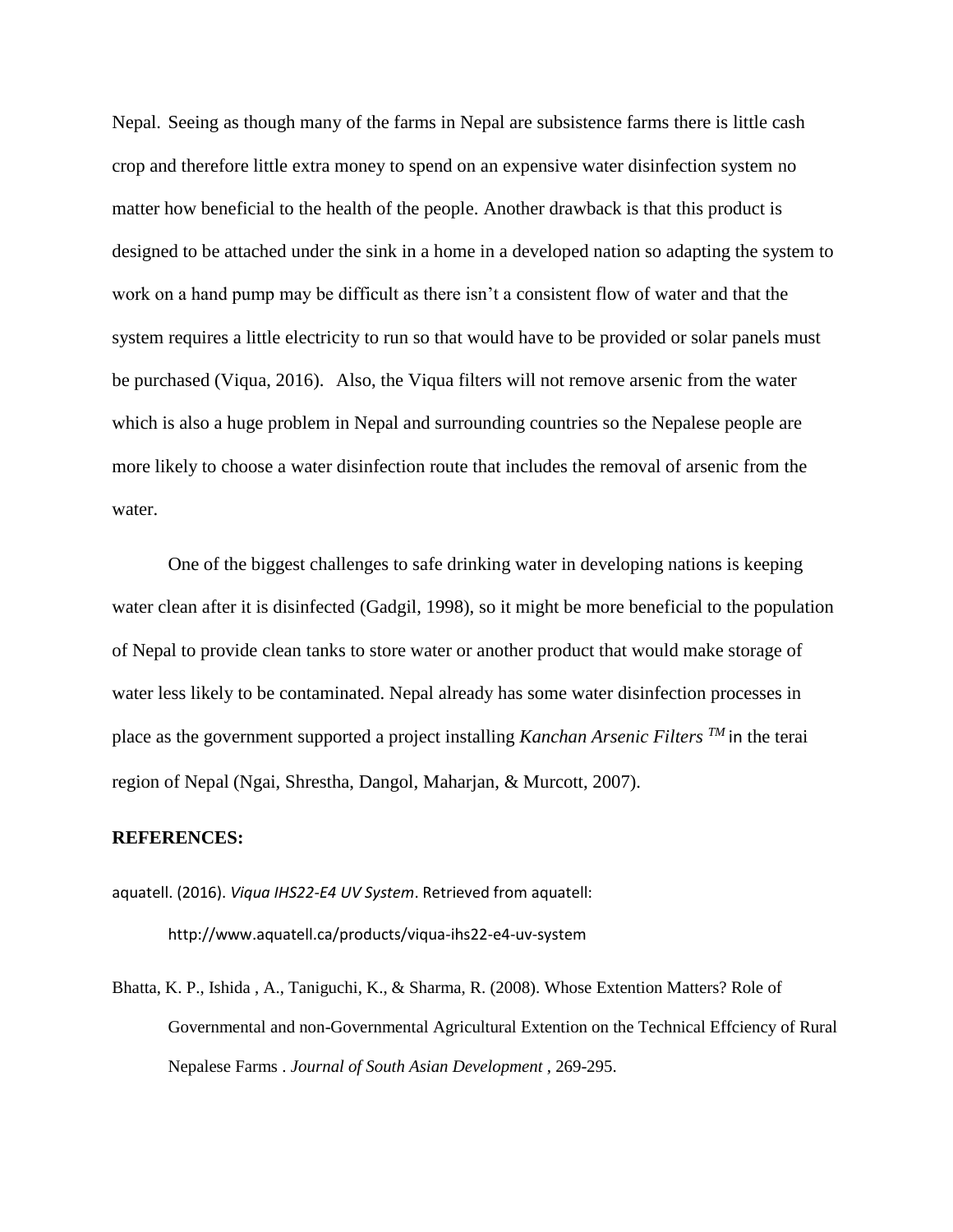*Central Intelligence Agency* . (n.d.). Retrieved from THe World Factbook : https://www.cia.gov/library/publications/the-world-factbook/geos/np.html

FedEx. (2016). *Get Rates and Transit Time* . Retrieved from FedEx: https://www.fedex.com/ratefinder/standalone?method=goToResultSummaryPage

- Gadgil, A. (1998). Drinking Water in Developing Countries . *Annual Review of Energy and the Environment*, 253-286.
- Government of Nepal . (2016, 20 17). *NEPAL.GOV.NP*. Retrieved from Geography: http://nepal.gov.np/portal/npgea/cms/GeaCMSPortletWindow?p=p\_DOI&action=e&windowstate =normal&n=Geography.html&mode=view&i=2
- Hijnen, W. A., Beerendonk, E. F., & Medema, G. J. (2006). Inactivation Credit of UV Radiation for Viruses, Bacteria, and Protozoan (oo) Cysts in Water: A Review. *Water Research, 40*(1), 3-22.
- Maharjan, K. L., & Joshi, N. P. (2012). Climate change, agriculture and rural livelihoods in developing countries with reference to Nepal. PAID group, HICEC, IDEC, Hiroshima university.
- Ngai , T. K., Dangol, B., Murcott, S. E., & Shrestha, D. R. (2005). *Massachusetts Institute of Technology.* Retrieved from Kanchan TM Arsenic Filter : http://web.mit.edu/watsan/Docs/Other%20Documents/KAF/KAF%20booklet%20final%20Jun05. pdf
- Ngai, K. T., Shrestha, R. R., Dangol, B., Maharjan , M., & Murcott, E. S. (2007). Design for sustainable development—Household drinking water filter for arsenic and pathogen treatment in Nepal. *Journal of Environmental Science and Health*, 1879-1888.
- Pell, A. N. (1997). Manure and Microbes: Public and Animal Heath Problem? *Journal of Dairy Science* , 2673-2681.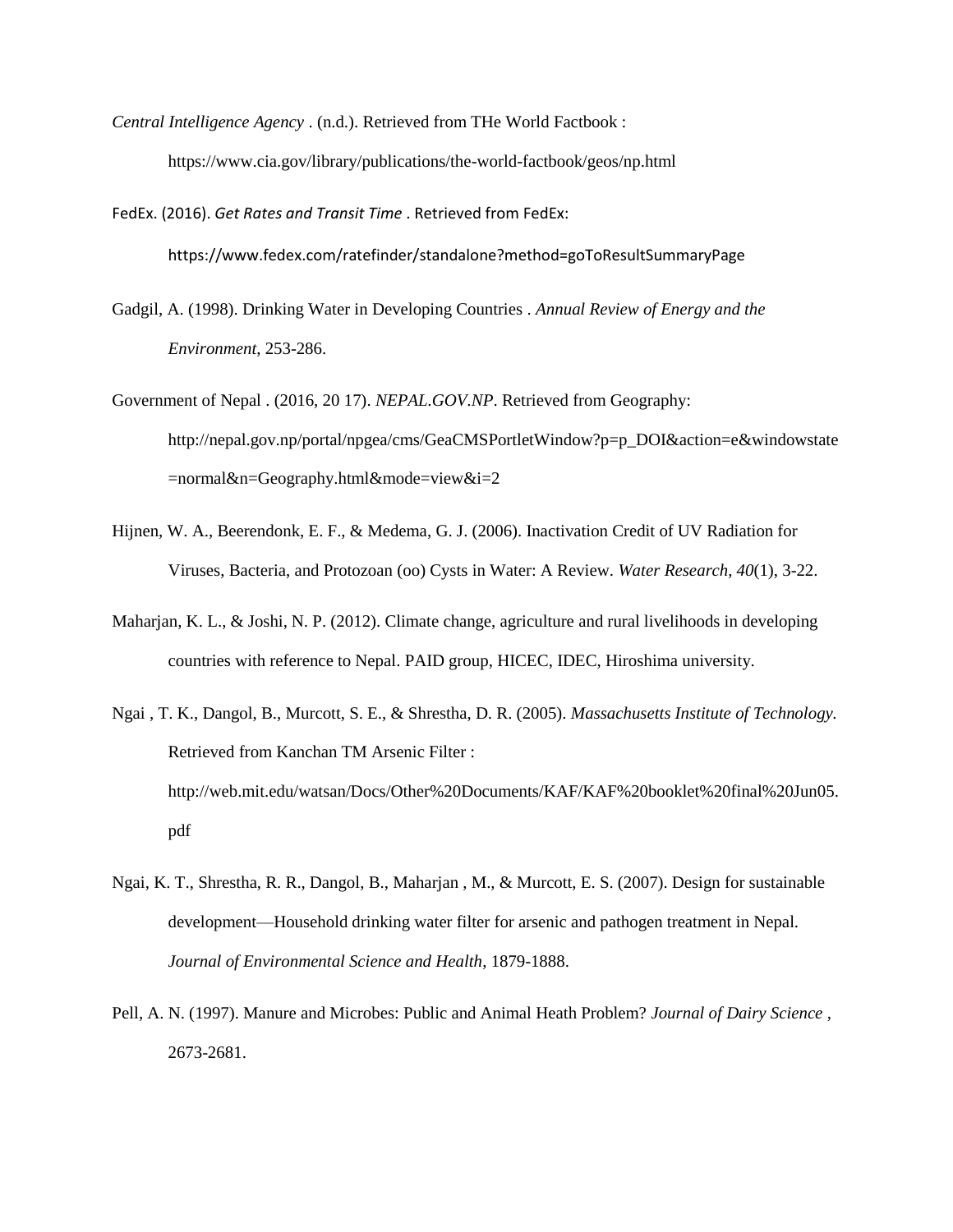*Rventures* . (n.d.). Retrieved from Nepal Basic Information : http://www.rventuresholidays.com/nepal\_information.html

- Schmid , P., Kohler , M., Meierhofer , R., Luzi , S., & Wegelin , M. (2008). Does the Reuse of PET Bottles Durring Solar Water Disinfection Pose a Health Risk Due to the Migration of Plasticisers and Other Chemicals into the Water? *Water Research* , 5054-5060.
- Shrestha, R. R., Ngai, T. K., Dangol, B., Maharjan, M., & Murcott, S. E. (2007). Design for Sustainable Development- Household Drinking Water Filter for Arsenic and Pathogen Treatment in Nepal. *Journal of Environmental Science and Health*, 1879-1888.
- statscan . (2016). *Labour force characteristics, seasonally adjusted, by census metropolitan area (3 month moving average)* . Retrieved from Statistics Canada: http://www.statcan.gc.ca/tablestableaux/sum-som/l01/cst01/lfss03g-eng.htm

*Viqua*. (2016). Retrieved 10 18, 2016, from http://viqua.com/

Wurtele, M. A., Kolbe, T., & Jekel, M. (2011). Application of GaN-Based Ultraviolet C Light Emitting Diodes- UV LEDs- for Water Disinfection . *Water Research*, 1481-1489.

# **FOR IMAGES:**

FIGURE 1: [Well types]. (n.d.). Retrieved November 28, 2016, from

http://users.physics.harvard.edu/~wilson/arsenic/conferences/Feroze\_Ahmed/Sec\_2.htm

# FIGURE 2:

Rapid Water Disinfection System [Digital image]. (1997). Retrieved November 28, 2016, from http://oasisdesign.net/water/treatment/slowsandfilter.htm

FIGURE 3: